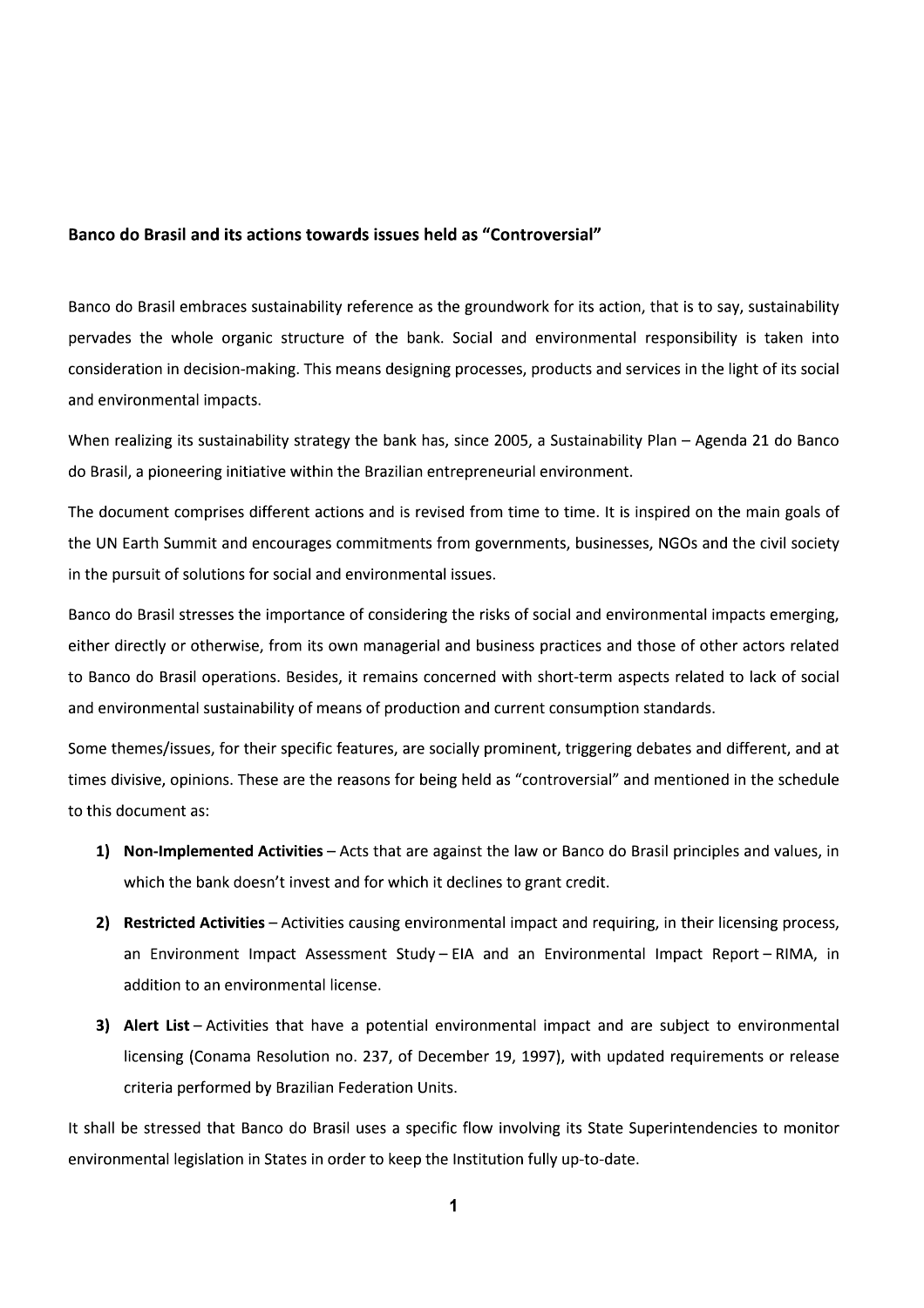Banco do Brazil recognizes the need to keep its guidelines up-to-date regarding controversial issues and pursues a constant alignment with current applicable standards, taking the expectations of its stakeholders and, especially of its customers, into consideration. In this context, emerges a challenge for the bank to articulate with its strategic units with a view to reflect those themes in the bank operating processes, an ultimate opportunity to provide greater adherence of these issues to the best market practices and to Agenda 21 Empresarial do Banco do Brasil.

In line with this strategy, the bank encourages its customers to adopt good practices turned to sustainability, exemplified by the animal welfare through availability of credit lines to improvement of rural properties, enabling acquisition of items and products in conformity with the criteria defined by applicable specific programs. The bank additionally recommends the farmers, through a booklet published on the Internet at the address www.bb.com.br, adoption of practices and basic principles dealing with animal welfare.

Banco do Brasil strives to "money laundering" and doesn't assume credit risks with customers involved with this crime investing in the improvement of safety controls and qualification of its employees, holding specific and qualifying courses under the auspices of the National Strategy to Fight Corruption and Money Laundering - ENCCLA, granted by the Ministry of Justice.

In line with the above controversial issues, Banco do Brasil displays its commitment by adhering to voluntary pacts and agreements, including:

**EQUATOR PRINCIPLES:** The bank is a signatory of the Equator Principles, a set of social and environmental criteria voluntarily adopted by financial institutions at global level, referred to the Performance Standards on Environmental and Social Sustainability of the International Finance Corporation - IFC, and the World Bank Group Environmental, Health and Safety Guidelines (http://www.equator-principles.com).

THE GLOBAL COMPACT: aims at mobilizing the international business community towards promoting basic values in human rights, labor, environment and fighting corruption (www.unglobalcompact.org).

PACT TO ERADICATE SLAVE LABOR: Signatories of the Pact undertake to implement efforts towards dignifying and modernizing labor relations in supply chains of sectors mentioned in the Register of Employers whose employees have been submitted to conditions analogous to slavery (Brazilian Ministry of Labor Directive no. 540/2004).

(http://www3.ethos.org.br/conteudo/projetos/em-andamento/pacto-nacional-pela-erradicacao-do-trabalho-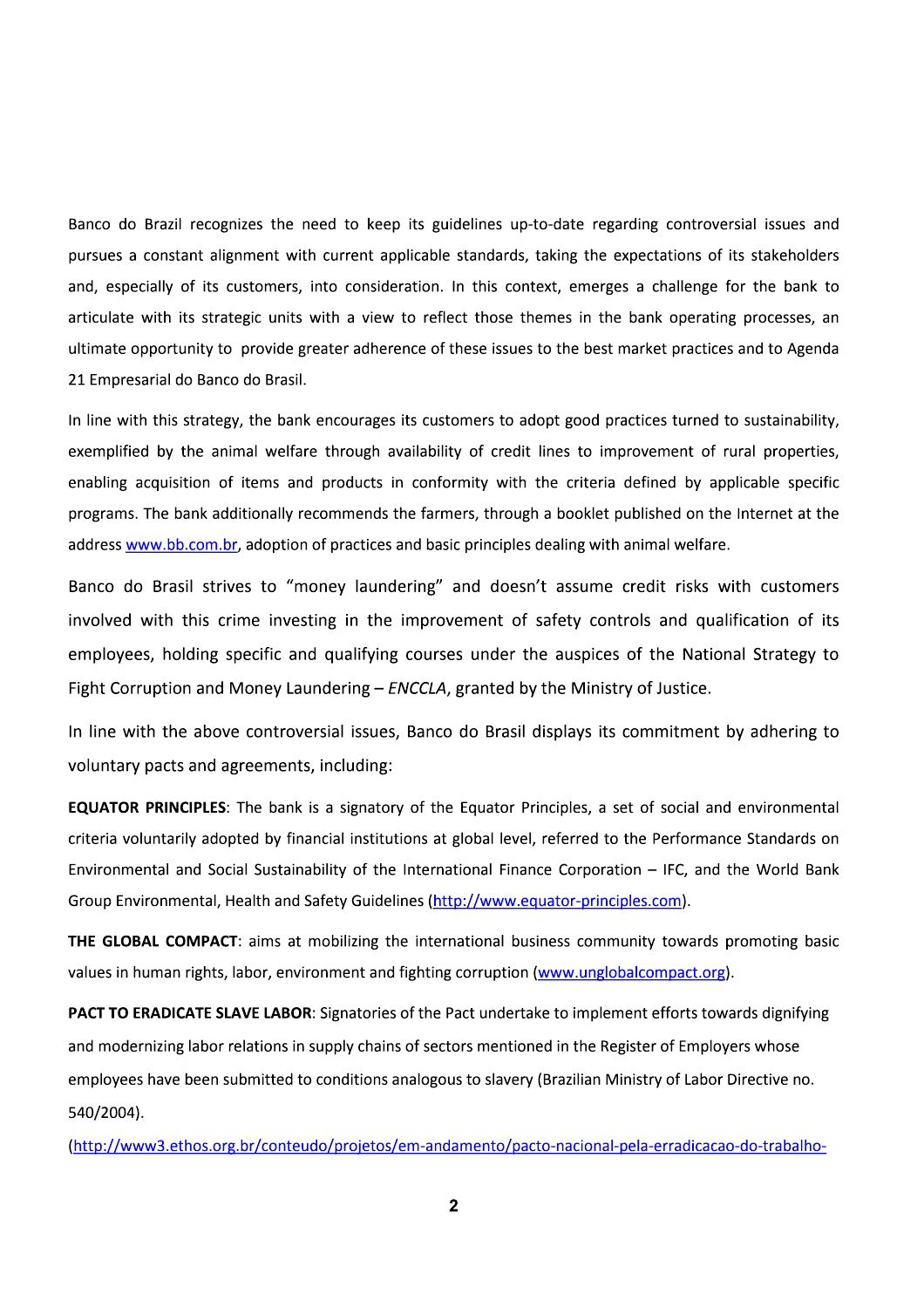#### escravo).

CDP: A non-profit organization of independent international investors, holding the largest corporate database on climate change. It works with market forces to motivate companies and cities to disclose their impacts on the environment and the natural resources, and take action to reduce such impacts. The information generate insights that enable investors, companies and governments to mitigate energy and natural resource use risks as well as identifying opportunities of a more responsible approach regarding the environment (http://www.cdp.net; in Brazil http://www.cdpla.net/pt-br).

GHG PROTOCOL BRAZIL PROGRAM: The program intends to improve technical and institutional ability of businesses in managing their Green House Gas emissions (GHG). Banco do Brasil supports the initiative by preparing disseminating the inventory and management  $of$ its **GHG** emissions and (http://www.ghgprotocolbrazil.com.br).

With its adhesion to such pacts, Banco do Brasil displays and restates its concerns with the granting of credit to activities connected to controversial themes.